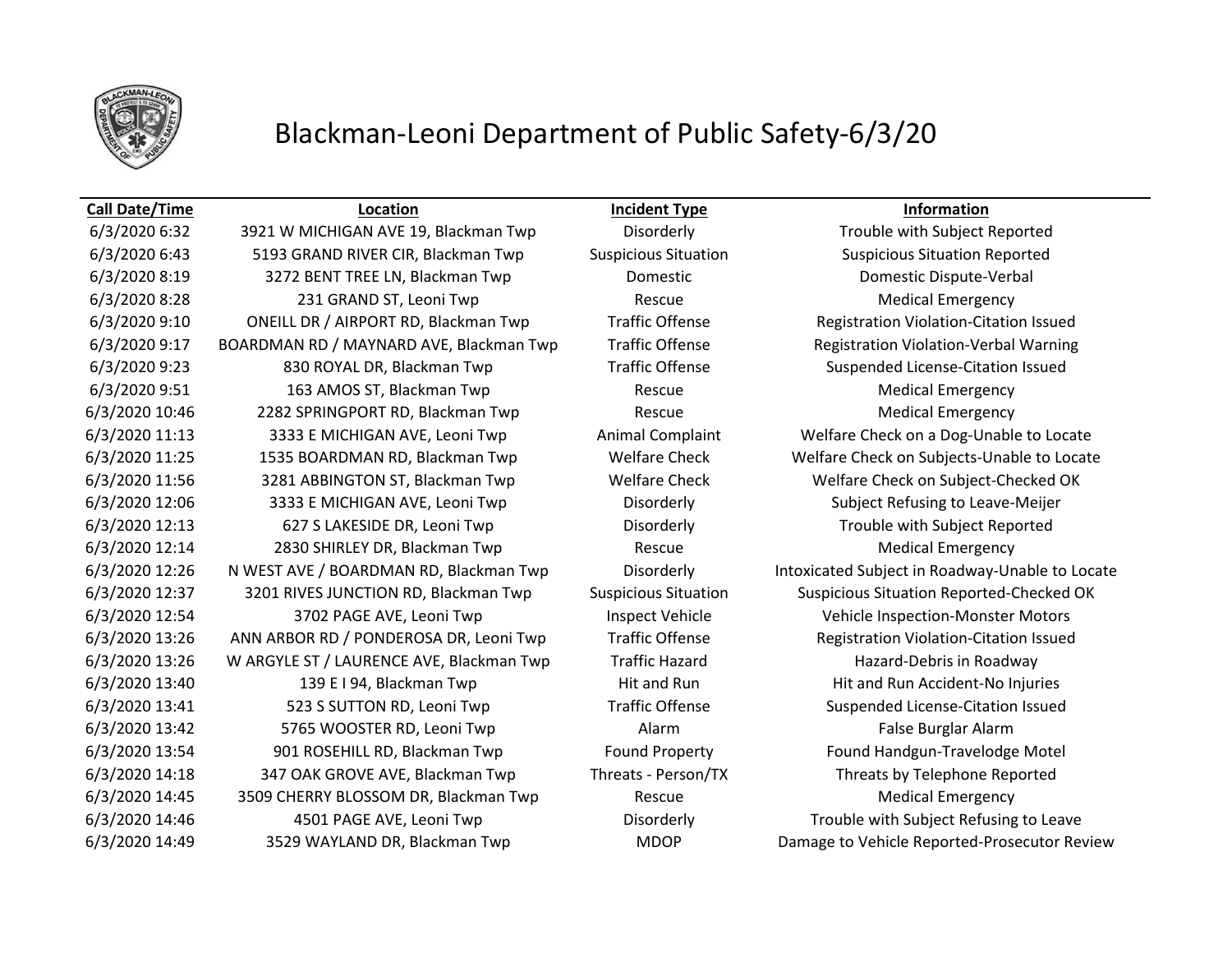

### Blackman-Leoni Department of Public Safety-6/3/20

### **Call Date/Time Location Incident Type Information**

6/3/2020 15:01 2001 SHIRLEY DR, Blackman Twp Disorderly Subject Refusing to Leave-Super 8 Motel 6/3/2020 15:14 3100 E MICHIGAN AVE, Leoni Twp Disorderly Trouble with Subjects Reported-Rite-Aid 6/3/2020 15:19 N ELM RD / ROSEHILL RD, Blackman Twp Larceny Larceny Reported-License Plate Stolen 6/3/2020 15:33 3140 E MICHIGAN AVE, Leoni Twp Suspicious Situation Suspicious Situation Reported-Dollar Tree 6/3/2020 16:04 5997 FAIRLANE DR, Leoni Twp Domestic Domestic Dispute-Verbal 6/3/2020 16:28 AIRPORT RD / BOARDMAN RD, Blackman Twp Accident PDA Four Vehicle Accident-No Injuries 6/3/2020 16:36 210 N DETTMAN RD, Blackman Twp Suspicious Situation Suspicious Subject Reported-Unable to Locate 6/3/2020 16:41 5800 KAPOK DR, Leoni Twp Domestic Domestic Dispute-Verbal 6/3/2020 17:01 241 OAK GROVE AVE, Blackman Twp Welfare Check Welfare Check on Subject-Checked OK 6/3/2020 17:14 4519 PAGE AVE, Leoni Twp Fire False Fire Alarm 6/3/2020 17:27 233 OAK GROVE AVE, Blackman Twp Domestic Domestic Dispute-Verbal 6/3/2020 17:43 830 ROYAL DR 310, Blackman Twp Welfare Check Welfare Check on Subject-Checked OK 6/3/2020 17:53 AIRPORT RD / ONEILL DR, Blackman Twp Motorist Assist Motorist Assist-Vehicle Problems 6/3/2020 18:14 405 GOOSE LAKE DR, Leoni Twp Fraud Attempted Fraud-Phone Scam 6/3/2020 18:26 901 ROSEHILL RD 234, Blackman Twp MDOP Damage to Vehicle Reported-Travelodge Motel 6/3/2020 18:35 8100 E MICHIGAN AVE, Leoni Twp Rescue Rescue Medical Emergency 6/3/2020 19:13 ANN ARBOR RD / SARGENT RD, Leoni Twp Reckless Driving Reckless Driver Reported 6/3/2020 19:37 3969 SHERWOOD LAKES BLVD, Blackman Twp Rescue Rescue Medical Emergency 6/3/2020 19:43 7675 DORRELL RD, Leoni Twp Accident PI One Vehicle Accident-No Injuries 6/3/2020 19:55 841 WOODWORTH RD, Blackman Twp Domestic Domestic Dispute-Verbal 6/3/2020 20:33 351 CEDAR DR, Leoni Twp Rescue Medical Emergency 6/3/2020 20:35 604 SHERIDAN RD, Leoni Twp Domestic Domestic Dispute-Verbal 6/3/2020 20:46 MANTLE AVE / E GANSON ST, Blackman Twp Domestic Domestic Dispute-Verbal 6/3/2020 20:56 3555 ONEILL DR, Blackman Twp Alarm False Burglar Alarm 6/3/2020 21:18 2251 SPRINGPORT RD, Blackman Twp Welfare Check Welfare Check on Subjects-Checked OK 6/3/2020 21:32 **351 CEDAR DR, Leoni Twp Rescue** Rescue Rescue Medical Emergency 6/3/2020 21:56 2251 SPRINGPORT RD, Blackman Twp Rescue Rescue Medical Emergency 6/3/2020 22:12 4448 PAGE AVE, Leoni Twp Alarm False Burglar Alarm